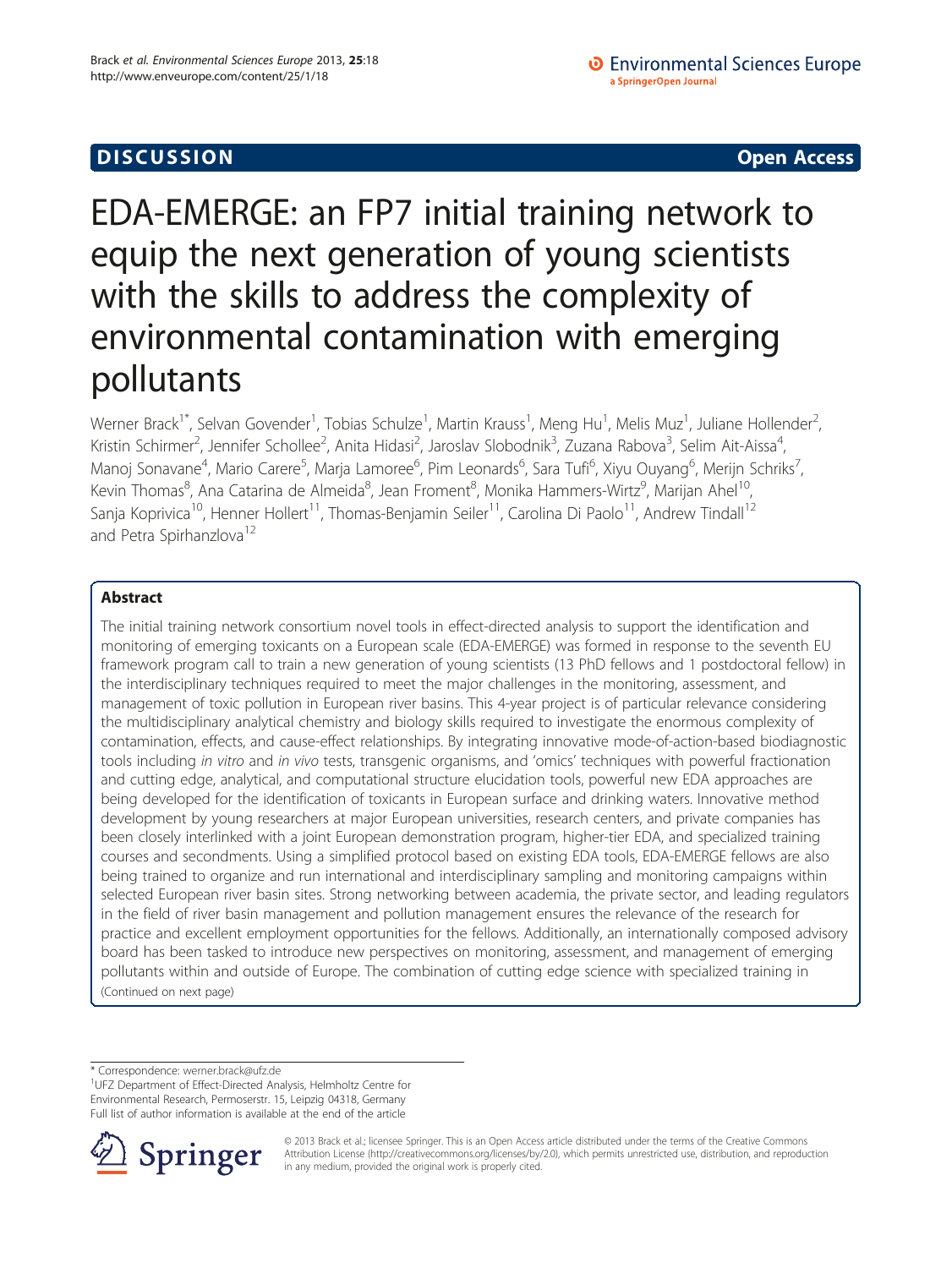### (Continued from previous page)

complimentary soft skills is being offered with a strong emphasis on commercial exploitation and media competence which further enhances the employability of the fellows in research, academia, and beyond.

Keywords: Effect directed analysis; Emerging chemical pollutants; EU river basins; Bio-assays; Analytical chemistry; EDA-EMERGE

# Background

Water quality in many European rivers improved significantly over the last 30 years, and river waters exhibiting acute lethality to fish or invertebrates are an exception today. However, toxic pressure by pesticides [\[1](#page-5-0)], biocides [[2\]](#page-5-0), endocrine disruptors [\[3,4](#page-5-0)] and many other chemicals [[5\]](#page-5-0) still presents a large-scale risk and causes community shifts and the disappearance of sensitive species in many river basins. The European Water Framework Directive (WFD) [\[6](#page-5-0)] provides a new holistic approach for the assessment and management of the ecological status of water bodies. However, the WFD chemical monitoring and classification is still centered on the traditional approach of regulating individual chemicals, the priority substances (PS) and the river basin specific pollutants, via compliance with environmental quality standards. This approach, based on chemical analysis of single substances, cannot cover the enormous variety of potentially hazardous chemicals present in the environment, which occur in complex and time variable mixtures. Subsequently, the observation of adverse effects in biota is often not reflected by the occurrence and concentrations of PS but caused by other non-regulated contaminants of emerging concern. In a discussion paper by Christian Daughton, US Environmental Protection Agency (US-EPA) stated that 'an ever-expanding universe of unique chemicals, untold numbers of which have yet to be recognized or revealed, continually perfuse our environment and contact living systems' [\[7\]](#page-5-0). In 2005, 26 million individual chemical substances were identified and registered in the Chemical Abstract Service ([http://www.cas.](http://www.cas.org/) [org/\)](http://www.cas.org/), with one-third being commercially available [\[7](#page-5-0)]. By June 2013, this number had increased to 72 million. The continuous increase in the diversity of chemicals being used makes identifying those that occur in our environment an increasingly difficult task. The screening of environmental samples, such as extracts of water, sediments, or biota, with liquid or gas chromatography coupled with high-resolution mass spectrometry (LC-HRMS) typically reveals tens of thousands of peaks, the majority of which are unknown.

Nationally and across the member states, there is an increasing awareness that the analysis of PS alone is insufficient to characterize the toxic pressure to aquatic ecosystems and water resources [[8](#page-5-0),[9\]](#page-5-0). In response, powerful new screening methods are being developed.

These include multi-target analyte approaches together with suspect screening, e.g., the use of transformation prediction models to propose transformation products without available standards and the screening of unknowns including all detected masses or peaks [\[10](#page-5-0)]. However, the identification of unknowns, particularly with LC-MS techniques, is very challenging and timeconsuming and therefore unlikely to be available as a routine technology for all chemicals in the complex mixtures that are found in the environment. Approaches are required to focus analytical efforts on those chemicals that actually pose a risk or cause an effect. Two of the most prominent methodologies to approach this challenge, effect-directed analysis (Figure [1\)](#page-2-0) and toxicity identification evaluation, apply biological tools to select fractions of a mixture and individual components for identification and structure elucidation efforts according to measurable effects [\[11](#page-5-0)-[15\]](#page-5-0).

Significant methodological development in EDA has been achieved within the last years as reflected by a recent book on this topic [\[16\]](#page-6-0). However, significant bottlenecks remain which are now being addressed by the Marie Curie initial training network (ITN) project, EDA-EMERGE. Research within EDA-EMERGE is directed towards developing powerful new bio-analytical detection tools to significantly improve the analytical power of LC-HRMS-based structure elucidation by interlinking with novel, powerful computer tools, to enhance EDA throughput, and to reduce sample requirements and the risk of artifacts by means of miniaturization and automated online combination of fractionation, biotesting, and chemical analysis. The most important aspect of EDA-EMERGE, however, is its people. This ITN has been designed to produce a new generation of experts that are trained during their PhD studies in biological and chemical tools and the attendant integration in order to unravel and assess complex contamination of the aquatic environment for the sustainable management of European water resources in close collaboration with key players in WFD implementation such as the European Commission Joint Research Centre (JRC), the European Environmental Agency, and the German Federal Environmental Agency.

The EDA-EMERGE consortium includes two universities (Free University of Amsterdam and the RWTH Aachen University), six research centers (Helmholtz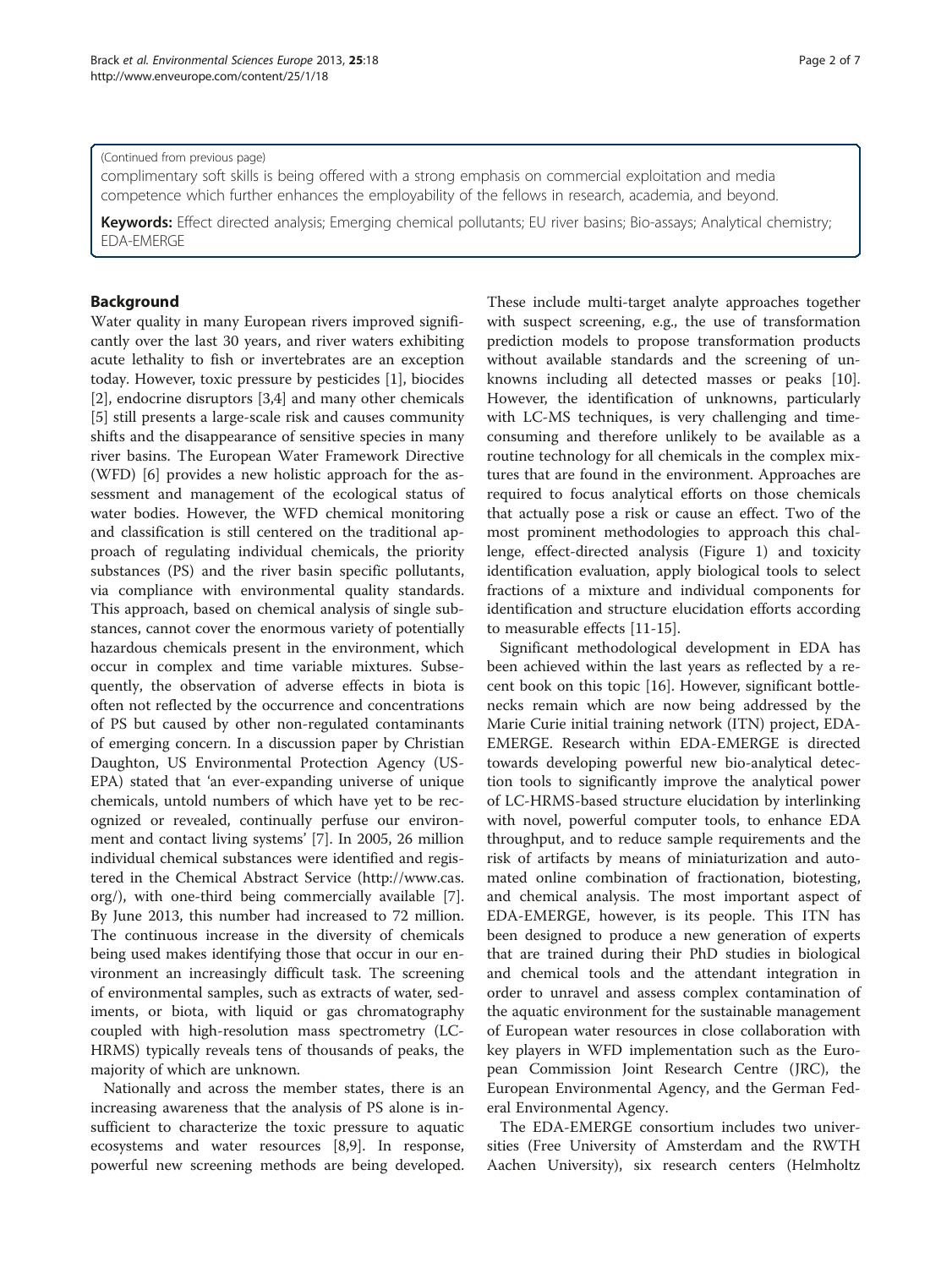<span id="page-2-0"></span>

Centre for Environmental Research (UFZ), Institut National de l'Environment Industriel et des Risques (INERIS), Swiss Federal Institute of Aquatic Science and Technology (Eawag), Rudjer Boskovic Institute, Norwegian Institute for Water research, the Italian Institute of Health, the JRC), and five private companies (Environmental Institute, KWR Watercycle Research Institute, WatchFrog, HighChem, and gaiac) (Figure [2](#page-3-0)). EDA-EMERGE is an outcome of the European Network of Reference Laboratories for Monitoring of Emerging Environmental Pollutants (NORMAN) and strongly benefits from this platform, bringing together 55 partners from science, monitoring, and regulation in 19 countries [[17\]](#page-6-0). Since complex contamination is not exclusively a European problem, EDA-EMERGE is also networking with renowned overseas partners such as advisors from the US-EPA and Environment Canada.

# Novel scientific tools

On the basis of the outstanding expertise of their host institutes in EDA, the 13 PhD fellows are developing novel methods for advanced EDA in three work packages, viz. bio-analytical tools, chemical tools, and hyphenated tools. A specific focus of bio-analytical tool development will be on vertebrate in vivo and in vitro models for genotoxicity, mutagenicity [\[18\]](#page-6-0) and AhRmediated toxicity, and for endocrine disruption [\[19](#page-6-0)]. This will include innovative transgenic models using multi-well-based fluorescent screens for androgenic and corticosteroid disruptors on the basis of extensive experience with tadpole fluorescent screens for thyroid hormone disruptors (Figure [3](#page-3-0)) and fluorescent zebrafish transgenic embryos for estrogens [\[20](#page-6-0)].

Existing EDA approaches are limited by the lack of knowledge and availability of toxicological endpoints to

direct toxicity isolation and identification. This limitation is addressed by EDA-EMERGE with the investigation of toxicogenomic tools to detect and unravel toxicants with unknown receptors and modes of action. The new approaches include DNA microarray fingerprints in algae [[21,22\]](#page-6-0), a proteomic approach in zebrafish embryos previously established in adult fish tissue [[23](#page-6-0)] to direct EDA, and a metabolomics EDA approach using invertebrate and fish cell lines in vitro.

Together with the detection of adverse effects, the identification and structure elucidation of components of toxic fractions are a bottleneck in EDA, particularly of polar compounds requiring LC-MS analysis. Tool development focuses particularly on LC-HRMS methods that have successfully been applied by EDA-EMERGE partners for the identification and quantification of glucocorticoid compounds [\[24](#page-6-0)], drugs [[25](#page-6-0)], and other polar micropollutants [\[26](#page-6-0)]. EDA-EMERGE combines the analytical power of HRMS with computer tools to predict fragmentation, chromatographic retention, and stability [[27,28\]](#page-6-0). Mass spectra of newly identified compounds will feed the community-driven, open-access, accurate mass spectral database MassBank [\[29\]](#page-6-0) maintained by NOR-MAN. Significant enhancement of the throughput of EDA towards more routine application will be achieved by automated approaches to directly link fractionation, biotesting and identification [[30](#page-6-0)].

## European demonstration program

Applying a simplified EDA protocol featuring a novel on-site large-volume solid phase extraction apparatus with limited fractionation, a selected set of bioassays and chemical screening analysis will be used to characterize about 20 sites within European river basins. This approach combines sites of interest according to sources of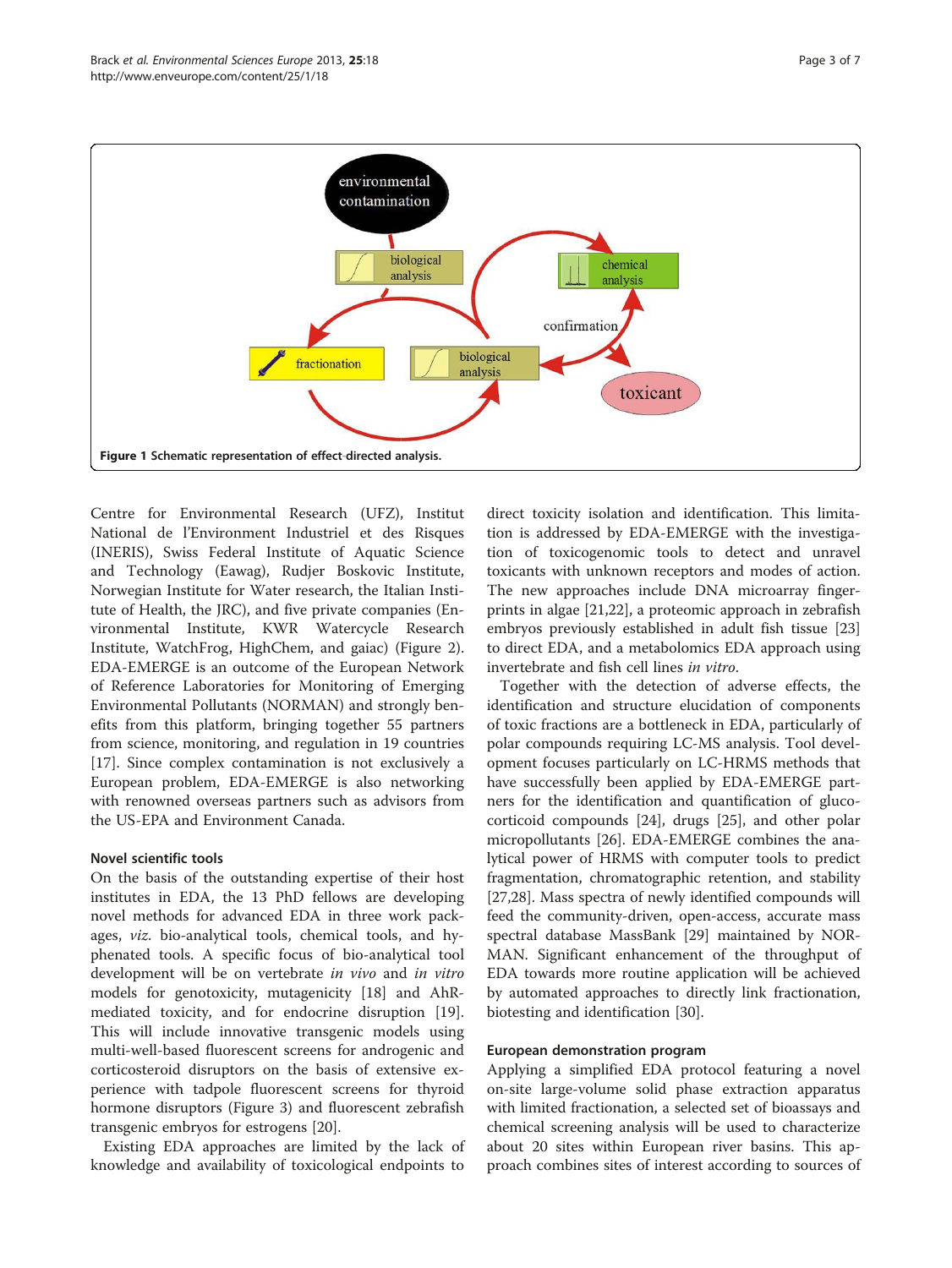<span id="page-3-0"></span>

contamination such as municipal wastewater, treated hospital effluents, industrial sites affecting water quality, untreated wastewater entering the river, and reference sites with European sampling stations downstream of impacted headwaters. The European Demonstration Program will allow a comparison of classical monitoring approaches with the new tools and will train the PhD fellows in organizing and running common sampling campaigns on a European scale.



## Training program

In line with the major objective of equipping young interdisciplinary researchers with the skills to address the challenges of complex contamination and its effects on aquatic ecosystems and to support WFD implementation, an extensive training program was set up and was enthusiastically followed by the PhD fellows. Although having a primary focus on EDA-EMERGE PhD students, the courses are open to external participants within the attendant maximum capacity, and this opportunity has been intensively utilized by PhD fellows from across Europe.

The formal training program kicked off with a week-long summer school (25 to 29 June 2012). The PhD fellows were lectured by leading scientists within the EDA-EMERGE consortium and beyond on the European regulatory framework, EDA, sampling and sample preparation, separation and fractionation, biodiagnostic tools, and chemical analysis. Additionally, there was also a PC-based workshop on structure elucidation along with virtual case studies. The scientific program was supplemented with a half day excursion to Wechselburg in Saxony where fellows and lecturers learnt about the river Mulde, a previously heavily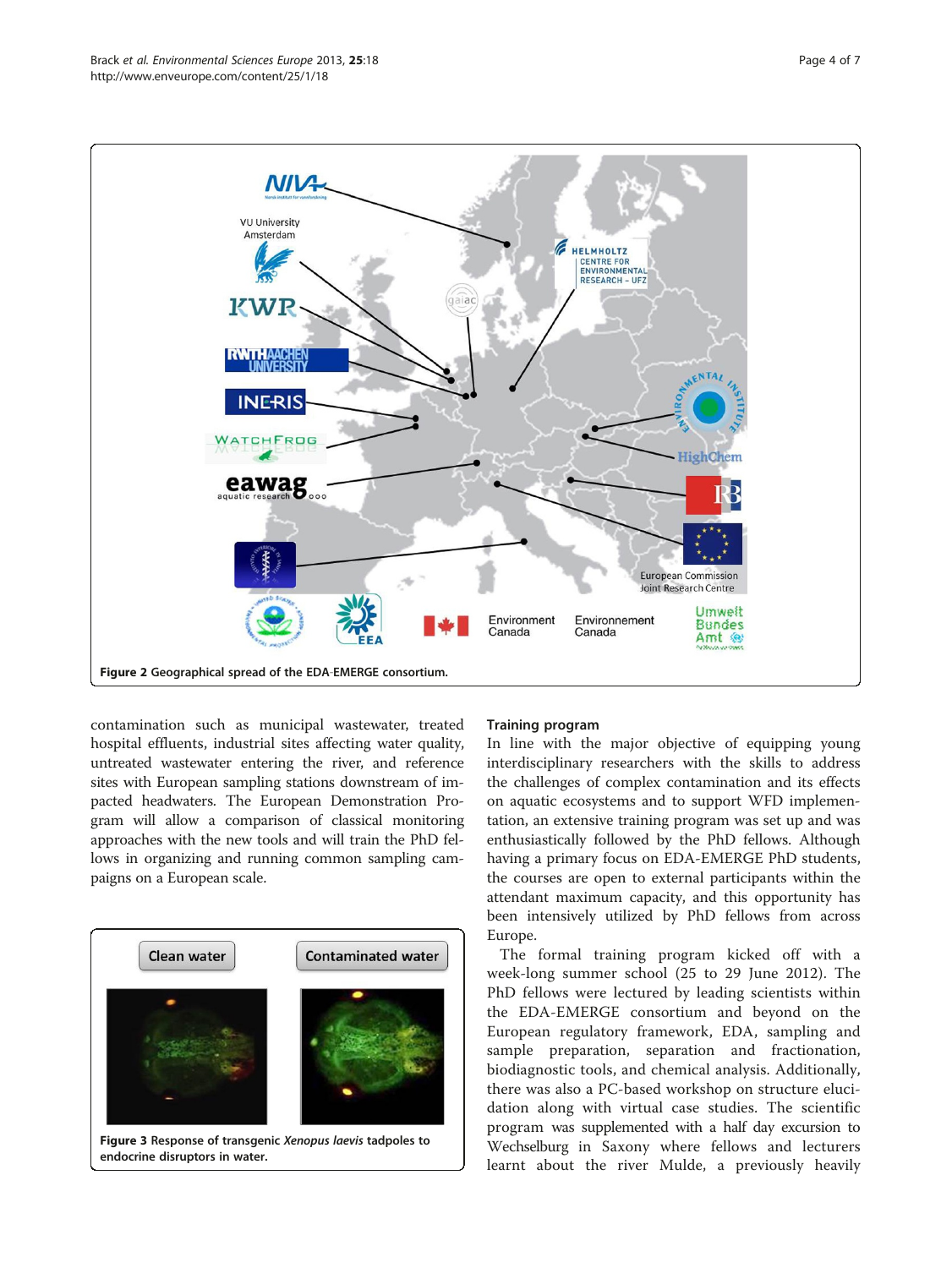contaminated river in a now scenic, tourist-friendly setting, which is slowly recovering (Figure 4). This also provided an informal and relaxed atmosphere for intensive and fruitful networking that significantly promoted EDA-EMERGE progress.

The summer school was followed by several specialized training courses including a course on advanced LC-MS and multivariate statistics at the UFZ, Leipzig, Germany, a course on in vitro and in vivo assays of endocrine disrupting chemicals using fish models at INERIS, Verneuil-en-Halatte, France, and a course focusing on chemical screening, prioritization of environmental pollutants and data storage in European databases in the Jasna Valley, Slovakia. In total, ten specialized courses complemented by local scientific and soft skill training courses provide a comprehensive supplement to the scientific work in a traditional PhD thesis. An additional component of the training program involves 1- to 3-month secondments (at least one secondment per fellow) hosted by EDA-EMERGE partner institutes to work on aspects of the PhD research where the host institute possesses specialized expertise in analytical techniques or data analysis not typically associated with the home institute. The advantages of the secondment initiative is that, in addition to the specialized skills and expert training acquired, the fellows also broaden their professional network and obtain a different research or working perspective.

# **Discussion**

Within the context of EDA-EMERGE research goals, a number of scientific work packages are being implemented such as developing novel bio-analytical tools, novel chemical tools, hyphenated tools, a higher-tier EDA study, establishing a simplified protocol, and conducting,



Figure 4 EDA-EMERGE fellows and lecturers. They were in front of the viaduct in Göhren, Germany bridging the valley of the Zwickauer Mulde River. Completed in 1871 and still in operation, it is one of the most impressive bridges in Germany demonstrating early railway architecture.

monitoring, and sampling within the European Demonstration Programme (EDP). Bio-analytical methods being developed include mechanism-specific screening tools in early life stages of zebrafish, novel fish-based biological tools, and fluorescing vertebrate models for EDA of endocrine disrupting chemicals. DNA microarray fingerprints, a proteomics and a metabolomics approach to direct EDA, are also in progress, linking multiple contaminations with multiple toxicological end points. A particular emphasis is given to toxicogenomic tools including proteomics and metabolomics to achieve unbiased effect detection. These innovative biological tools are supplemented with sophisticated chemical tools for fractionation and structure elucidation. Extensive separation and characterization of contaminants are achieved with novel fractionation tools. Comprehensive multidimensional GC/MS is used for both identification and quantitative screening. Since the identification of polar toxicants is still one of the big bottlenecks of EDA; a specific focus is given to structure elucidation techniques using LC-MS/MS. This will be achieved by developing integrated analytical and computer tools for structure elucidation of polar compounds, including the development of new approaches for retention and fragmentation prediction, diagnostic derivatization techniques, as well as metabolite prediction and identification in treatment processes in the water cycle. Innovative automated high-throughput EDA approaches are in development that directly link fractionation, biotesting, and identification. This includes twodimensional microfractionation approaches prior to effect detection and chemical analysis.

Beyond these method developments within the individual PhD projects, there are also integrated activities in the scientific work packages focused on a simplified protocol that will be applied in the EDP. This will provide the PhD fellows with experience in planning and implementing large, collaborative, EU-wide sampling campaigns. Standard operational procedures are in development for all steps of the simplified protocol including an integrated large-volume fractionated in situ solid phase extraction, a large set of bioassays, and chemical screening analysis for about 300 potentially relevant compounds. The EDP is being performed by PhD pairs (biology and analytical chemistry) from different partner institutions with complementary expertise. Each pair selected a river basin as well as relevant sampling sites representing specific pollution situations and sources and typically including a reference site as well as one integrative sampling site related to monitoring (e.g., the Watch List Study sampling sites).

The fellows have been trained in all relevant techniques such as chemical structure elucidation, chemometrics, sampling/extraction, biotesting, and chemical analysis. The training courses and personalized career development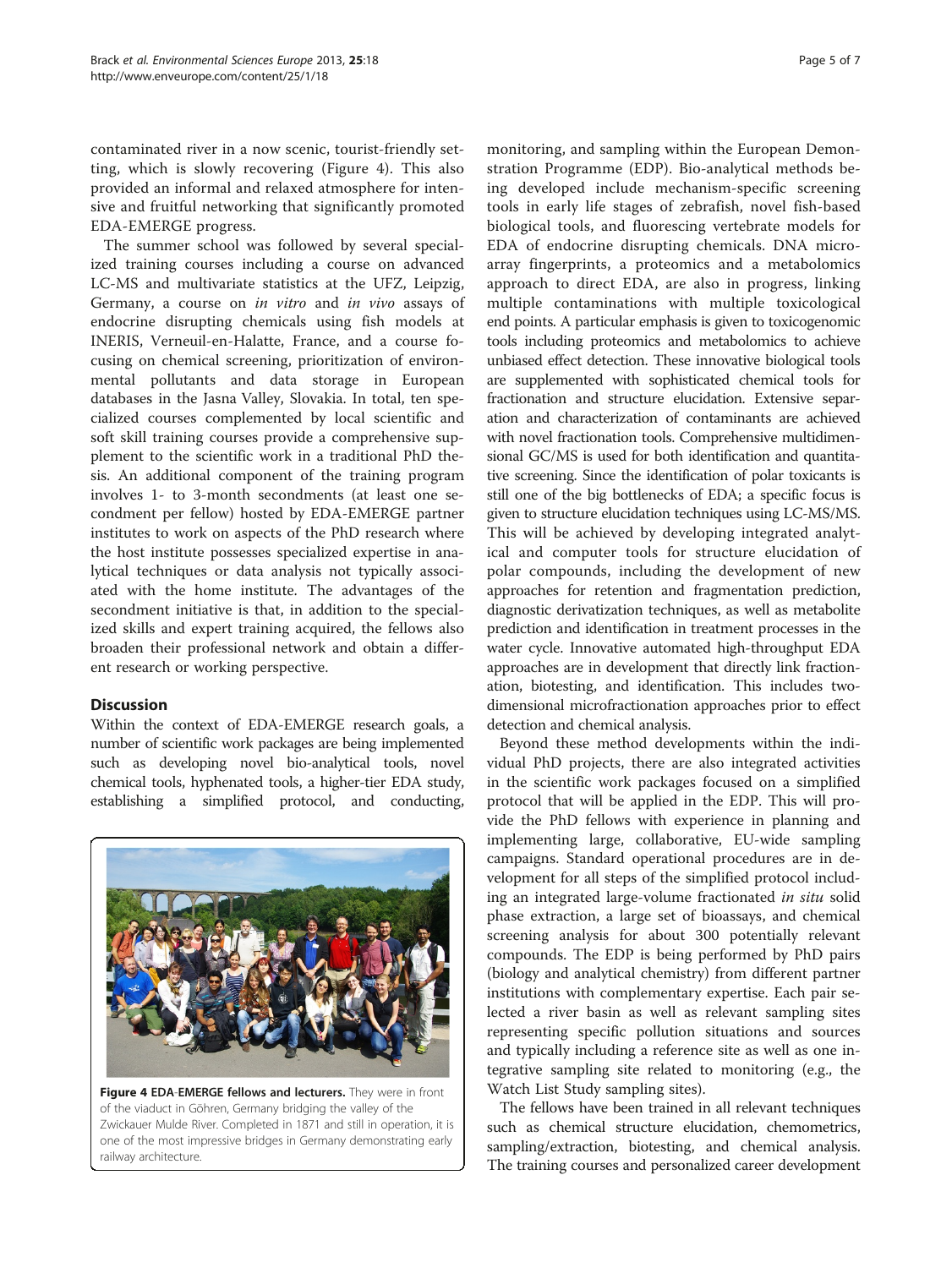<span id="page-5-0"></span>plans were designed after a baseline study was performed using an initial training needs analysis survey sent to all EDA-EMERGE fellows at the outset of the project. These specialized technical and scientific training courses together with secondments at partner institutes were supplemented by soft-skill courses such as presentation skills and a film/media course in conjunction with standard local courses such as scientific writing, language skills, and time management offered at most host institutes. According to a basic EDA-EMERGE dissemination plan, ESR fellows have been encouraged from the outset to disseminate their research output via online open-source forums, conferences, and journal publications.

# Conclusions

In response to the call to train a new generation of young scientists in the interdisciplinary skills related to EDA and the management of European water sources, EDA-EMERGE provides a highly systematic and comprehensive research and training program within a consortium that brings together key competences from universities, research centers, private companies, and regulatory authorities. A balanced mix of 14 fellows from biology and analytical chemistry backgrounds were linked by research work packages focused on novel analytical tool development. Applications in a simplified protocol and an EDP provided an ideal basis for specialized training and structured public dissemination of the results. Networking is achieved via a range of activities from opening training course participation to external fellows and external experts, a summer school, conference presentations, dissemination and outreach activities as Marie Curie ambassadors, and interaction with other networks to secondments with EDA-EMERGE partners and associated partners.

#### Competing interests

The authors declare that they have no competing interests.

#### Authors' contributions

WB was responsible for the general design of the project and wrote the first draft of the manuscript. The other authors - SG, TS, MK, MH, MM, JH, KS, JS, AH, JS, ZR, SAA, MS, MC, ML, PL, ST, XO, MS, KT, ACdA, JF, MHW, MA, SK, HH, TBS, CDP, AT, and PS - contributed with specific information concerning their respective methods. All authors helped revise the draft of the manuscript. All authors read and approved the final manuscript.

#### Acknowledgments

The EDA-EMERGE project is supported by the EU Seventh Framework Programme (FP7-PEOPLE-2011-ITN) under the grant agreement number 290100.

#### Author details

<sup>1</sup>UFZ Department of Effect-Directed Analysis, Helmholtz Centre for Environmental Research, Permoserstr. 15, Leipzig 04318, Germany. <sup>2</sup>Eawag, Swiss Federal Institute of Aquatic Science and Technology, Dübendorf 8600, Switzerland. <sup>3</sup>Environmental Institute, Okruzna 784/42, Kos 97241, Slovak Republic. <sup>4</sup>Unit of Ecotoxicology in vitro and in vivo, Institut National de l'Environnement Industriel et des Risques (INERIS), Verneuil-en-Halatte f-60550, France. <sup>5</sup>ltalian Institute of Health, 299 Viale Regina Elena, Rome

00161, Italy. <sup>6</sup>Institute for Environmental Studies (IVM), Faculty of Earth and Life Sciences, VU University, De Boelelaan 1087, Amsterdam, HV 1081, The Netherlands. <sup>7</sup> KWR Watercycle Research Institute, Groningenhaven 7, Nieuwegein, PE 3433, The Netherlands. <sup>8</sup>Norwegian Institute for Water Research, Gaustadalléen 21, Oslo, NO 0349, Norway. <sup>9</sup>Research Institute for Ecosystem Analysis and Assessment - gaiac, Kackertstr. 10, Aachen 52072, Germany. <sup>10</sup>Rudjer Boskovic Institute, Division for Marine and Environmental Research, Bijenicka c. 54, Zagreb 10000, Croatia. <sup>11</sup>Institute for Environmental Research, RWTH Aachen University, Worringerweg 1, Aachen 52074, Germany. 12WatchFrog S.A., 1 rue Pierre Fontaine, Evry 91000, France.

#### Received: 9 July 2013 Accepted: 10 July 2013 Published: 17 July 2013

#### References

- Schäfer RB, Caquet T, Siimes K, Mueller R, Lagadic L, Liess M: Effects of pesticides on community structure and ecosystem functions in agricultural streams of three biogeographical regions in Europe. Sci Total Environ 2007, 382:272–285.
- 2. von der Ohe PC, Schmitt-Jansen M, Slobodnik J, Brack W: Triclosan the forgotten priority substance? Environ Sci Pollut Res 2012, 19:585–591.
- 3. Oehlmann J, Di Benedetto P, Tillmann M, Duft M, Oetken M, Schulte-Oehlmann U: Endocrine disruption in prosobranch molluscs: evidence and ecological relevance. Ecotoxicology 2007, 16:29–43.
- 4. Sumpter JP: Protecting aquatic organisms from chemicals: the harsh realities. Philosophical Transactions of the Royal Society a-Mathematical Physical and Engineering Sciences 2009, 367:3877–3894.
- 5. Von der Ohe PC, Dulio V, Slobodnik J, De Deckere E, Kühne R, Ebert RU, Ginebreda A, de Coomann W, Schüürmann G, Brack W: A new risk assessment approach for the prioritization of 500 classical and emerging organic microcontaminants as potential river basin specific pollutants under the European water framework directive. Sci Total Environ 2011, 409:2064–2077.
- 6. European Commission: Directive 2000/60/EC of the European Parliament and of the Council establishing a framework for the Community action in the field of water policy. Brussels: European Commission; 2000.
- 7. Daughton CG: "Emerging" chemicals as pollutants in the environment: a 21st century perspective. Renewable Resources Journal 2005, 23:6–23.
- Brack W, Apitz SE, Borchardt D, Brils J, Cardoso AC, Foekema EM, van Gils J, Jansen S, Harris B, Hein M, Heise S, Hellsten S, de Maagd PGJ, Müller D, Panov VE, Posthuma L, Quevauviller P, Verdonschot PFM, von der Ohe PC: Toward a holistic and risk-based management of European river basins. Integr Environ Assess Manag 2009, 5:5–10.
- 9. Hein M, de Deckere E, de Zwart D, Foekema EM, Marcomini A, Munoz I, Posthuma L, Rotter S, Sabater S, Schmitt C, Schmitt-Jansen M, Segner H, Semenzin E, van Gils J, van Hattum B, van Vliet LA, von der Ohe P, Brack W: MODELKEY key findings and recommendations for reaching EU Water Framework Directive's quality objectives. Umweltwissenschaften und Schadstoff-Forschung 2010, 22:217–228.
- 10. Krauss M, Singer H, Hollender J: LC-high resolution MS in environmental analysis: from target screening to the identification of unknowns. Anal Bioanal Chem 2010, 397:943–951.
- 11. Brack W: Effect-directed analysis: a promising tool for the identification of organic toxicants in complex mixtures. Anal Bioanal Chem 2003, 377:397–407.
- 12. Hewitt LM, Marvin CH: Analytical methods in environmental effectsdirected investigations of effluents. Mutat Res Rev Mutat Res 2005, 589:208–232.
- 13. Burgess RM, Ho KT, Brack W, Lamoree M: Effects directed analysis (EDA) and toxicity identification evaluation (TIE): complementary but different approaches for diagnosing causes of environmental toxicity. Enviromental Toxicology and Chemistry. in press.
- 14. Legler J, van Velzen M, Cenijn PH, Houtman CJ, Lamoree MH, Wegener JW: Effect-directed analysis of municipal landfill soil reveals novel developmental toxicants in the zebrafish Danio rerio. Environ Sci Technol 2011, 45:8552–8558.
- 15. Thomas KV, Langford K, Petersen K, Smith AJ, Tollefsen KE: Effect-directed identification of naphthenic acids as important in vitro xeno-estrogens and anti-androgens in North sea offshore produced water discharges. Environ Sci Technol 2009, 43:8066–8071.